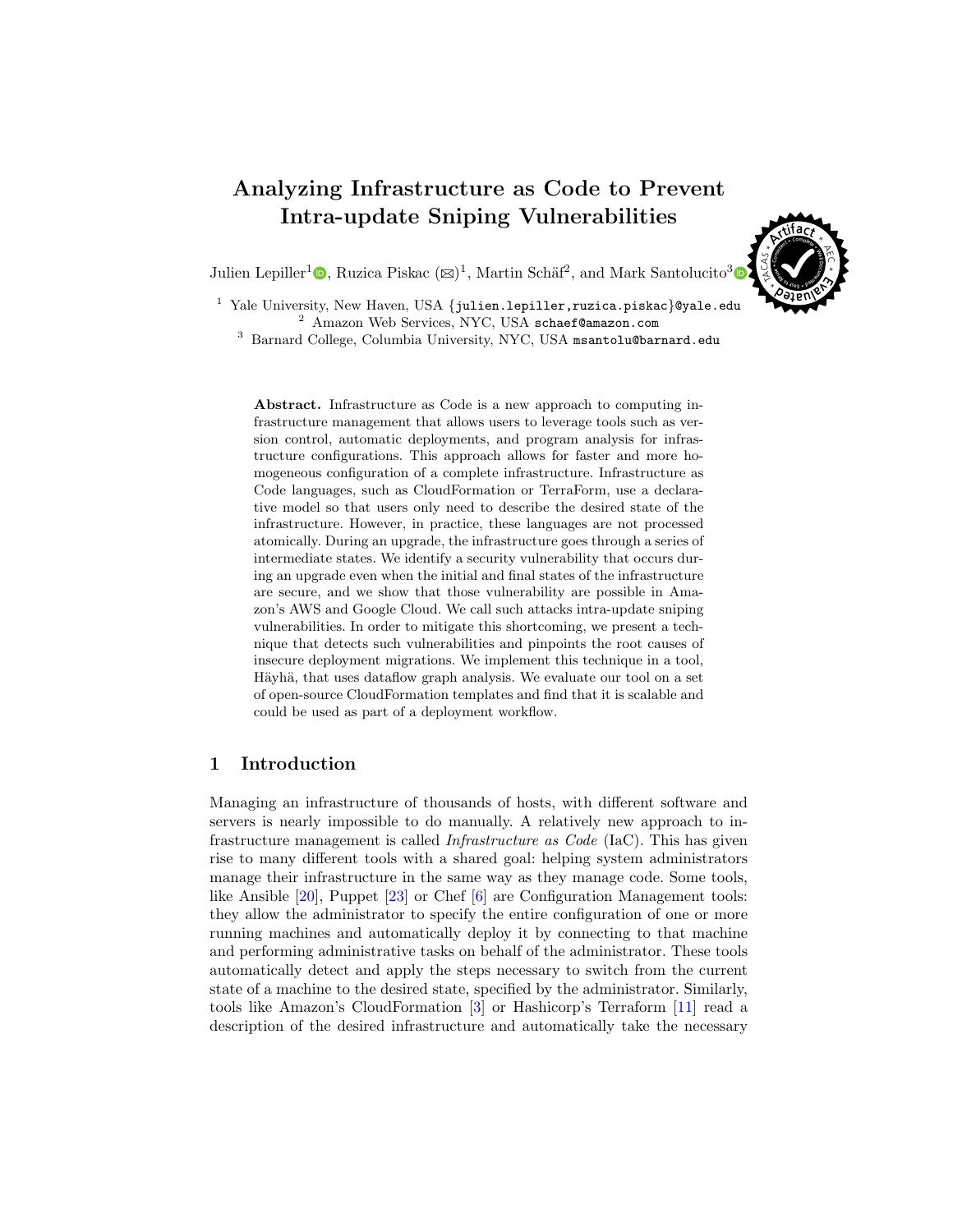<span id="page-1-3"></span><span id="page-1-1"></span><span id="page-1-0"></span>

<span id="page-1-4"></span><span id="page-1-2"></span>(c) A secure update order

Fig. 1: A deployment of a computation (the orange lambda), accessing a database (the blue disk stack), which is accessible to the outside world through an API (the purple gateway). The upgrade should change the computation to access more sensitive data (the lambda with the subscript 2), but be authenticated through a user check (the red identification checks).

steps to deploy that infrastructure. In CloudFormation, an infrastructure configuration is declared as a set of resources.

Benefits of IaC are well-known among practitioners: the entire infrastructure is described accurately by a configuration file, making it easy to debug or visualize the infrastructure. This way the infrastructure can be version controlled and documented as any other programming language. The tools help guarantee identical configuration of hosts, making it an essential practice for security and maintainability.

However, for all the benefits IaC brings, it also opens new security vulnerabilities. We have identified a new class of vulnerability issues that appear while the tool is operating on the infrastructure. In order to decrease infrastructure upgrade times, deployment tools typically will run many operations in parallel. We argue that this parallelism, as well as the global naming used in these infrastructures, can lead to discrepancies during the upgrade that lead to a violation of the intended security policy, even if the initial infrastructure and the target infrastructure are both perfectly secure. We empirically validate our claims by reenacting this vulnerability in both, Amazon's AWS and in Google Cloud.

# 1.1 Proof of Concept

When upgrading the infrastructure, if operators do not provide enough dependencies, ie. they do not impose an ordering on upgrade operations, a security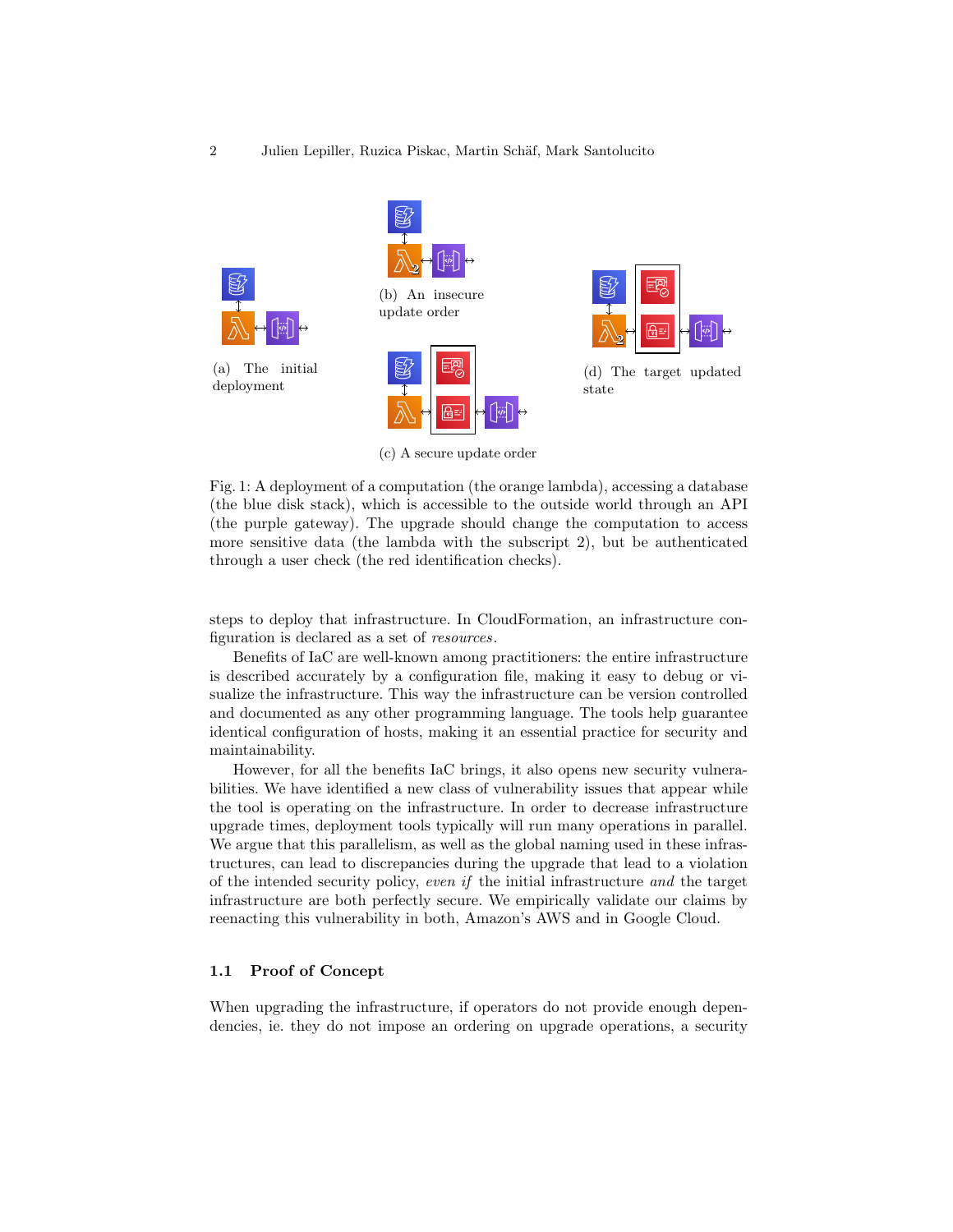policy and a protected service might be upgraded in an order that exposes private data. Consider an example given in Figure [1:](#page-1-0) an API service that replies to any request with some benign information, as depicted in Fig. [1a.](#page-1-1) The service is upgraded so that the API returns private information about users, and the security policy is modified to allow only authenticated users to access the service, as shown in Figure [1d.](#page-1-2) This architecture is a core architectural building block for serverless computing. This same configuration is recommended in AWSs Well Architected developer guideline series [\[1\]](#page-16-3). The upgrade code is functionally correct and implements the desired change, but the user did not specify ordering constraints. However, without such constraints, there are two possible upgrade plans. First, as shown in Figure [1b,](#page-1-3) the backend computation may be updated first. In this case, since the authentication has not yet been added to the API, there is a short period of time where private data is publicly accessible. The amount of time this information is exposed depends on the cloud service provider and the particulars of the infrastructure, but typically ranges on the order of seconds to minutes. We call this kind of attack intra-update sniping vulnerability. The second possible upgrade order, shown in Figure [1c,](#page-1-4) implements the desired secure update order. Enforcing the second ordering requires the user to explicitly specify an ordering constraint that the authentication must be added before the backend computation is updated.

Another instance of intra-update sniping vulnerability happens when components are added or removed from an infrastructure, but no ordering constraints are given between them and components that use them. As an example, suppose a user is adding a lamda that reads data from a new S3 bucket. If no dependency is specified, the lambda could be created and connected to the bucket before CloudFormation recognizes that the bucket is already owned. The attacker who owns this bucket may then inject their data into the user's system during the time it takes CloudFormation to notice the naming conflict and roll back the migration. This is related to the issue of S3 bucket namesquatting [\[15\]](#page-16-4).

Although this paper is mostly focused on Amazon's infrastructure, we have successfully reproduced a similar scenario in Google Cloud, demonstrating that intra-update sniping vulnerabilities are not limited to one cloud provider. We reported this issue to Google, and although they acknowledged the problem, they explicitly stated that it is the responsibility of the user to ensure the security of their deployment.

#### 1.2 Detecting Intra-update Sniping Vulnerabilities

We propose a tool, Häyhä, that detects possible intra-update sniping vulnerabilities and proposes solutions to users. Häyhä allows CloudFormation users to check the security of planned updates to their infrastructure, before they actually deploy the update. Although our tool is specifically engineered to work with CloudFormation, this class of vulnerabilities is not limited to it, and the proposed solution is generic enough to be adopted in any other Infrastructure as Code language.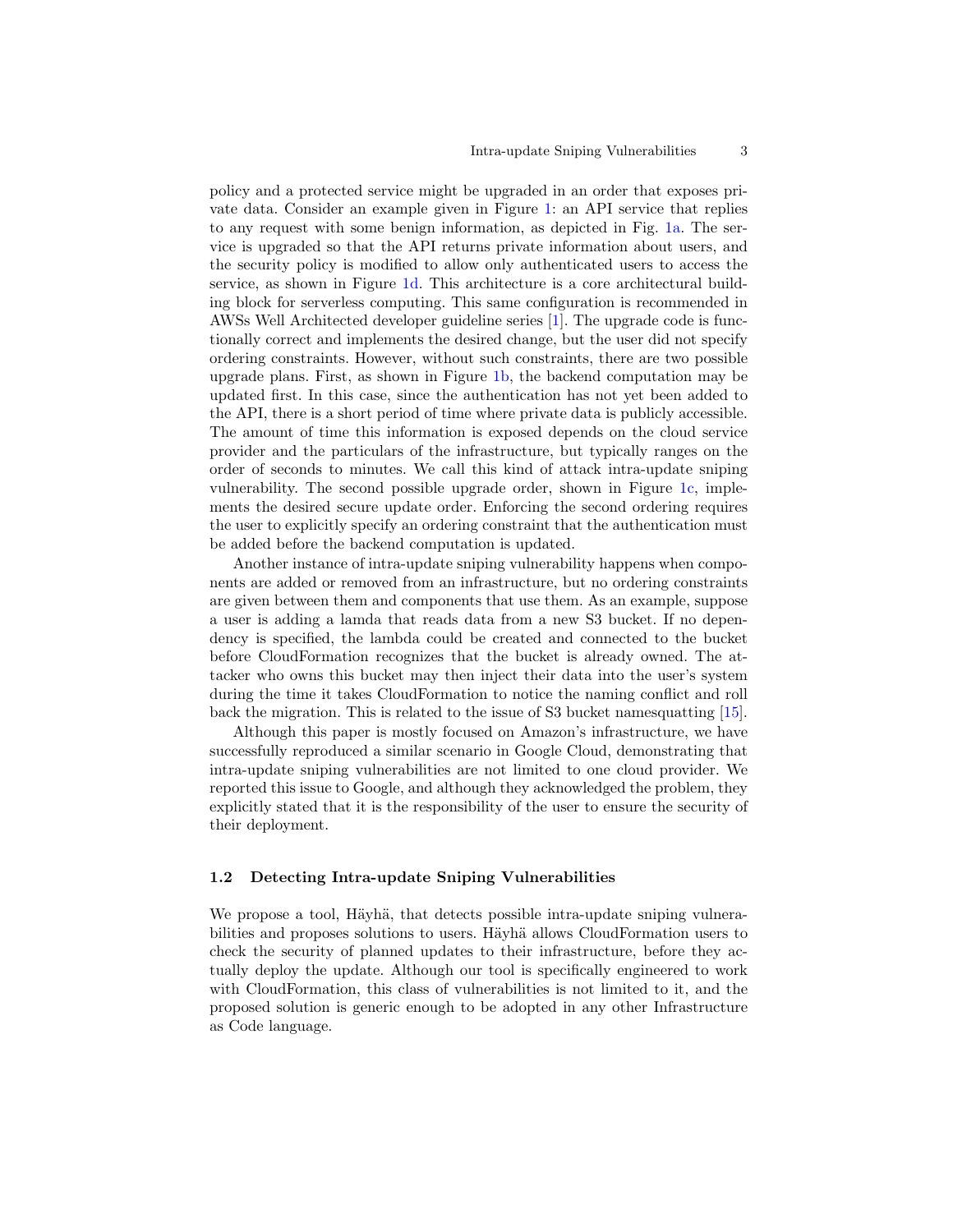#### 4 Julien Lepiller, Ruzica Piskac, Martin Schäf, Mark Santolucito

The main challenge in detecting intra-update sniping vulnerabilities is in determining the underlying issue with common deployment models that lead to the security vulnerability. We identify parallelism and in-place upgrades as the root causes, arguing there is a trade-off in Infrastructure as Code between security and scalability. On the opposite side of this trade-off, some practitioners advocate for Immutable Infrastructure [\[12\]](#page-16-5) management, which re-builds the entire infrastructures from scratch on each update and only switches atomically to the new infrastructure when it is ready. This practice would guarantee atomicity of updates to the infrastructure and the absence of intra-update sniping vulnerabilities. However, this comes with a huge cost in terms of scalability and does not apply well when statefulness is required (for example, migrating an existing database), making it a less attractive practice.

Naturally, there is a connection between intra-update sniping vulnerability and the problem of data races and concurrent access. Our proposed solution, of adding ordering constraints, is somewhat similar to generic tools in the concurrency domain, such as memory barriers or locks [\[19,](#page-17-2)[16,](#page-16-6)[24\]](#page-17-3), that add constraints to the order of execution of a program. However, the focus of our work are configuration files that describe infrastructure, not programs. We cannot simply apply existing work, because these configuration files do not have a formal semantics, creating this way an additional challenge for our problem domain.

In summary, we identify the following key contributions of this paper:

- The description of intra-update sniping vulnerabilities and how they arise in IaC services, with examples in AWS and Google Cloud.
- An intermediate representation of IaC configurations that allows us to reason about security and network properties of a deployment, as well as about changes in deployments.
- $-$  A tool, Häyhä [\[17\]](#page-16-7) that statically checks for potential intra-update sniping vulnerabilities in a proposed infrastructure update.
- An evaluation on CloudFormation files scraped from GitHub, showing Häyhä scales and runs fast enough to be adopted into developer workflows.

# 2 A Model for Infrastructure as Code

Our tool, Häyhä, detects the possibility of a sniping attack in future deployments. It analyzes the given deployment and raises alarms when it detects potential security issues. The tool follows steps that we further detail in this section.

Step 1: Internal representation. First, Häyhä reads the configuration of the current and target infrastructure and translates them to the internal representation. This representation is a dataflow graph identifying which component of the infrastructure has access to which other components, and under which security assumptions. Figure [2](#page-4-0) shows two such simplified dataflow graphs that our tool built from arch in Fig. [1.](#page-1-0) From this graph, Häyhä learns the desired security level of each component. In this section we describe how to compute security levels of resources in a given CloudFormation file: in Section [2.1](#page-5-0) we describe the concrete syntax of a general CloudFormation file and how it applies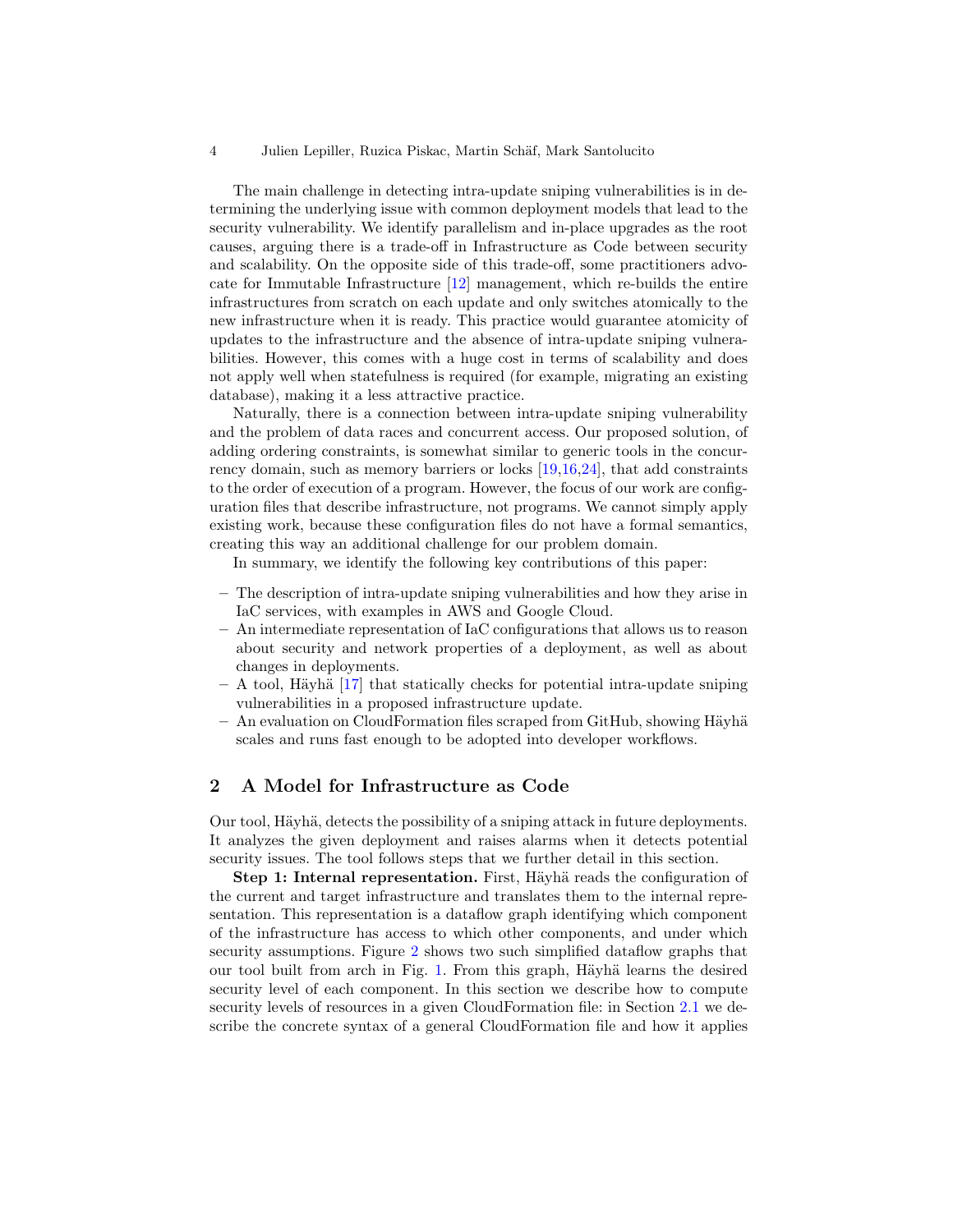<span id="page-4-0"></span>

Fig. 2: Dataflow graphs derived from an infrastructure

to other IaC tools; in Section [2.2](#page-6-0) we describe how we model an infrastructure in terms of network communication and security; finally, in Section [2.3](#page-7-0) we show the execution semantics and computation of the security level of resources in an infrastructure.

Step 2: Capturing all potential upgrade states. After the initial and target configurations are converted to our model, Häyhä builds an upgrade state, designed to represent every possible intermediate infrastructure that could exist during the upgrade. In Section [2.4](#page-8-0) we formally define the upgrade semantics from an initial state to a target state in terms of our model, while in Section [3.1](#page-10-0) we show how the upgrade state is built in practice. Figure [3](#page-4-1) shows such a state, in form of a graph, which contains a path (Web to  $PublicGet$  to  $PrivateLambda$ ) allowing any user on the web to access a sensitive resource in a non-secure manner. Finally, in Section [3.2](#page-11-0) we discuss how dependency relations refine the upgrade state.

<span id="page-4-1"></span>

Fig. 3: Upgrade State with a Path Exposing a Security Vulnerability

Step 3: Analysis. (Section  $3.3$ ) Häyhä computes an over-approximation of the intermediate states and the security level of their nodes in order to answer two questions: 1) is every node in every possible intermediate state at least as secure as the corresponding node in the initial or target configuration? and 2) does every node in every possible intermediate state communicate only with existing nodes? Any possible violation is reported to the user so they can take action and modify their target configuration accordingly. For example, using the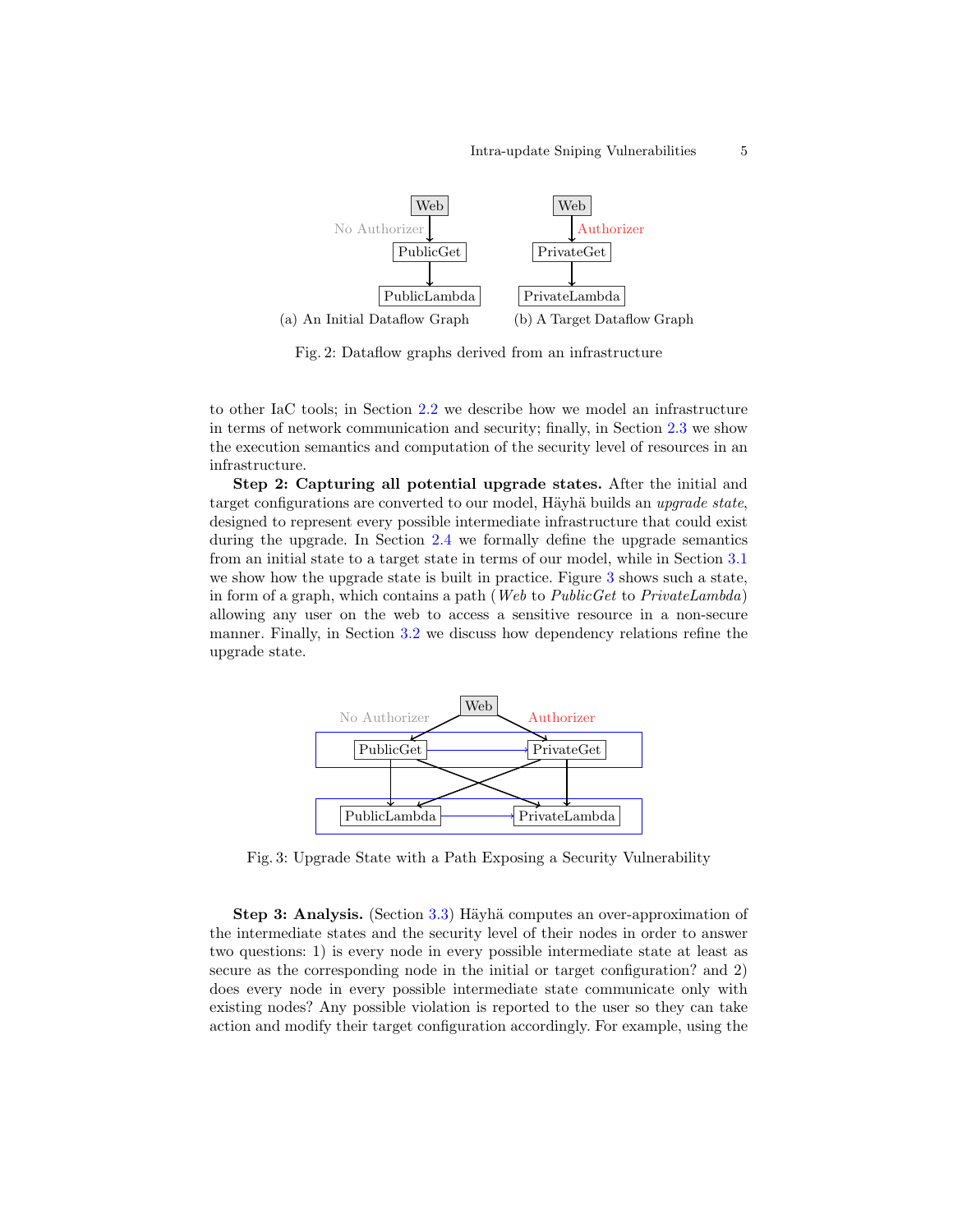DependsOn keyword, one can enforce build orders in a CloudFormation file. For Figure [3,](#page-4-1) Häyhä reports the possible insecure access to PrivateLambda:

Resource PrivateLambda is not sufficiently protected, it needs at least Authorizer and is protected by None during upgrade. Add DependsOn properties to ensure correct security.

### <span id="page-5-0"></span>2.1 CloudFormation Infrastructures

CloudFormation uses a declarative language in which users can specify the desired state of their system. An example of a CloudFormation file is given on the left side of Figure [4.](#page-6-1) It shows a simplified example of an infrastructure in which an API can be called to access the result of running a Lambda (a simple function). There are no formal semantics for CloudFormation files  $[4,9]$  $[4,9]$  – they are simply YAML or JSON files created from the given AWS CloudFormation templates. Other tools, such as Terraform by HashiCorp, follow a similar template-based design.

To formalize the behavior of IaC languages, we would also need to formalize the precise behavior of components. However, these components are very diverse, ranging from firewalls and HTTP servers to general purpose machines or even entire network configurations. Fortunately, the intra-update sniping vulnerability is independent from the precise behavior of individual components, and we only need to analyze the network and security behavior of the infrastructure. We only track the security level of requests, and abstract away from their content. To describe our model, we need to introduce three concepts used in IaC:

A component of the infrastructure is called a resource. Every configuration file declares a set of resources and their configurations (e.g. Figure [4\)](#page-6-1). Some resources, like the LambdaExecutionRole and the LambdaPermission are security resources, and they prevent an unauthorized use of other resources. Other resources, like the *GreetingLambda* and the *GreetingRequestGET* are actual running processes, the later also being publicly accessible. Finally, some resources do not correspond to a running process, but to a group of resources such as  $GreetingApi$  that gives some configuration value to every resource in the group.

A resource's configuration may reference other resources, and we record that information in our model. Based on the CloudFormation documentation, we distinguish different types of references that we list below:

- network references $(\mathbf{r}, \mathbf{r}')$  are directed network connections between two components  $r$  and  $r'$ , that allow  $r$  to send requests to  $r'$ , and receive answers.
- incoming protection references $(r, s)$  protect all incoming requests to a resource r, using a security resource s.
- outgoing protection references $(r, s)$  protect all outgoing requests from a resource r, using a security resource s.
- connection protection references $(r, r', s)$  protect a specific connection between two resources  $r$  and  $r'$  using a security resource  $s$ .
- collection references(c, r) specify a resource r is in a specific collection resource c.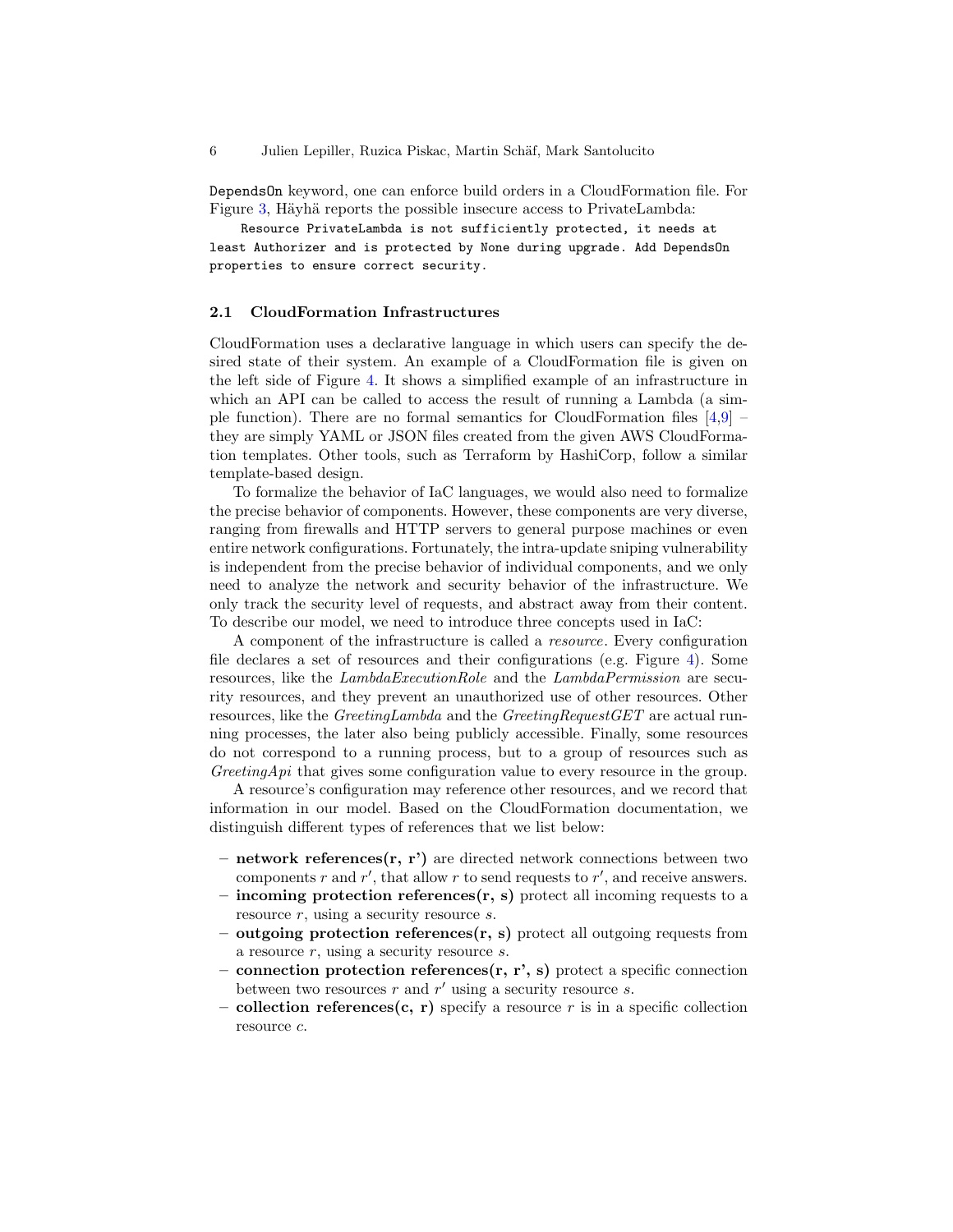<span id="page-6-1"></span>

| CloudFormation File                | Corresponding Model                                |
|------------------------------------|----------------------------------------------------|
| $\{$ "Resources": $\{$             |                                                    |
| "LambdaPermission": {              | LambdaPermission [security]                        |
| "Type": "AWS::Lambda::Permission", | intrinsic security: LambdaPermission,              |
| "Properties": {                    |                                                    |
| "FunctionName": "GreetingLambda",  | connection security (GreetingApi, Greet-           |
| "SourceArn": "GreetingApi"         | ingLambda, this)                                   |
| ł                                  |                                                    |
| },                                 |                                                    |
| "GreetingLambda": {                | GreetingLambda                                     |
| "Type": "AWS::Lambda::Function",   | intrinsic security: $\top$                         |
| $"Properties": \{$                 |                                                    |
| "Role": "LambdaExecutionRole"      |                                                    |
| $\}$                               |                                                    |
| },                                 |                                                    |
| "GreetingRequestGET": {            | GreetingRequestGET [ <i>public</i> ]               |
| "Type": "AWS::ApiGateway::Method", | intrinsic security: $\top$ ,                       |
| $"Properties": \{$                 |                                                    |
| "Integration": "GreetingLambda",   | network(this, GreetingLambda),                     |
| "RestApiId": "GreetingApi"         | $\text{collects}(\text{GreetingApi}, \text{this})$ |
| ł                                  |                                                    |
| $\}$ ,                             |                                                    |
| "GreetingApi": {                   | GreetingApi [collection]                           |
| "Type": "AWS::ApiGateway::Api"     | intrinsic security: $\top$                         |
| ∤,                                 |                                                    |
| "LambdaExecutionRole": {           |                                                    |
| "Type": "AWS::IAM::Role"           |                                                    |
| "Properties": {                    |                                                    |
|                                    |                                                    |
| }}}}                               |                                                    |

Fig. 4: Mapping Between a CloudFormation File and our Model

Each of these reference types can be present in any resource, any number of time. The resource it is declared in can take any role in the relation that it defines, and we represent the resource as this in the model, as shown on the right side of Figure [4.](#page-6-1)

In CloudFormation, a dependency is declared by using e.g. the  $DependsOn$ keyword. A dependency restricts the order in which updates can occur: before a resource can be updated, all the resources it depends on must have been updated.

#### <span id="page-6-0"></span>2.2 Model of a CloudFormation Infrastructure

We now describe a model for a CloudFormation infrastructure. We define a state  $S = (R, D)$  as a set of resources and a partial order that represents the dependency relation between resources. A resource is a tuple composed of a name (string), a type, an intrinsic security context, an origin flag, the different types of references discussed above, and the original configuration of the resource.

With  $(id, id') \in D$  we denote that id depends on id', and that id cannot be upgraded until  $id'$  is upgraded.

The origin flag denotes whether the resource comes from the initial state or the target state during an upgrade, but it is not used at all when dealing with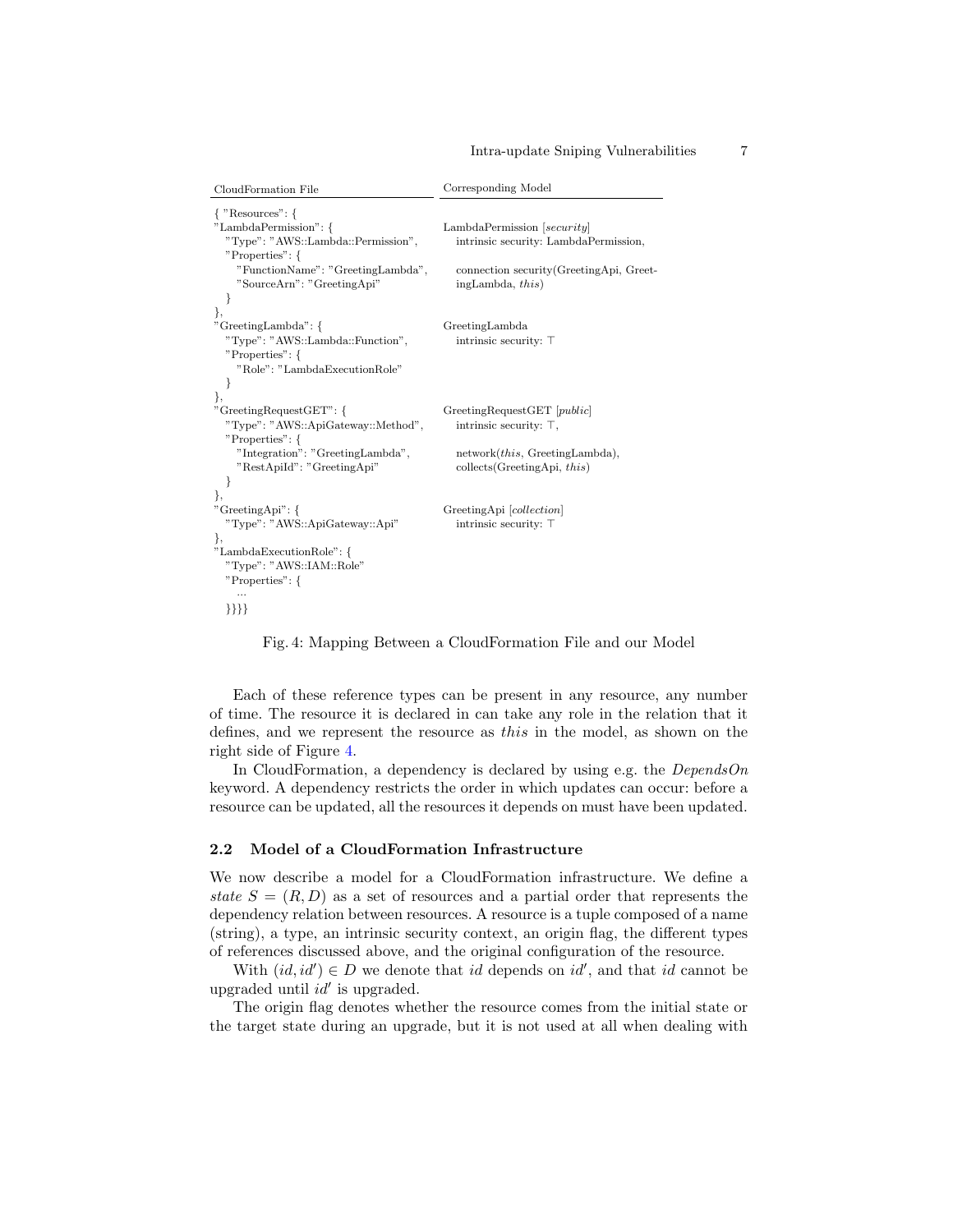a single state. Similarly, the original configuration's type is not further defined, and depends on the vendor. It is not used for a single deployment, and we only use it to check for equality of resources when updating an existing deployment.

Inspired by Abstract Interpretation [\[10\]](#page-16-10), we define a security context as an abstract domain with a partial order and some abstract operations: a top, a bottom, a meet, and a join. When two security contexts are comparable  $(x \sqsubseteq y)$ , we say that x is less permissive than y, or that x is more secure than y.

We define predicates that can help us to express some properties of resources in a specific state S: collection(r), resp. security(r), means that r is a resource whose type is that of a collection resource, resp. a security resource. We use  $public(r)$  to denote when r is a resource whose type is that of a resource that can be accessed from anywhere on the internet (although this might be restricted with security references), or if it is contained in a collection that is itself publicly accessible.

Definition 1 (connection). A connection is possible between two resources when there is a network reference between them or resources that collects them.  $\sqrt{ }$ 

 $ref(r,r') \iff \exists c, c'. \land$ J  $\mathcal{L}$  $network\,\,reference(c,c')$  $r = c \vee collects(c, r)$  $r' = c' \vee collects(c', r')$ 

The security of a connection is the minimum security level a request from  $r$  must have to be able to reach  $r'$  directly. This definition reflects the fact that, when a connection is secured by multiple security resources, it must have sufficient authority to be accepted by all of them.

### Definition 2 (connection security).

$$
security(r,r') \iff \Box \left\{ \begin{aligned} &\exists c,c'. \lor \left\{ \begin{aligned} &\text{incoming protection}(c,s) \\ &\text{outgoing protection}(c',s) \\ &\text{connection protection}(c,c',s) \\ &\text{with } \land \left\{ \begin{aligned} &\left(r = c \lor \text{collects}(c,r) \right) \\ &\left(r' = c' \lor \text{collects}(c',r') \right) \end{aligned} \right. \end{aligned} \right\}
$$

#### <span id="page-7-0"></span>2.3 Execution Semantics

The execution semantics for our intermediate representation is given below. The semantics explains which resources are allowed to talk to which resources, and under which security level. When we write  $L \vdash r \rightarrow r'$ , it means that r is allowed to send a request to  $r'$ , under the security level  $L$ .

A request can come from the internet (represented with the constant W) and reach a public resource  $r'$  if it has a sufficient security level  $L$ . Similarly, a request can come from a resource  $r$  and reach  $r'$  if it has a sufficient security level,  $r'$  is not a collection, and both resources have an adequate configuration that allows them to communicate.

$$
\text{OutsideRequest} \xrightarrow{r' \in R} \neg collection(r') \quad L \sqsubseteq security(W, r') \quad public(r')
$$

$$
L \vdash W \to r'
$$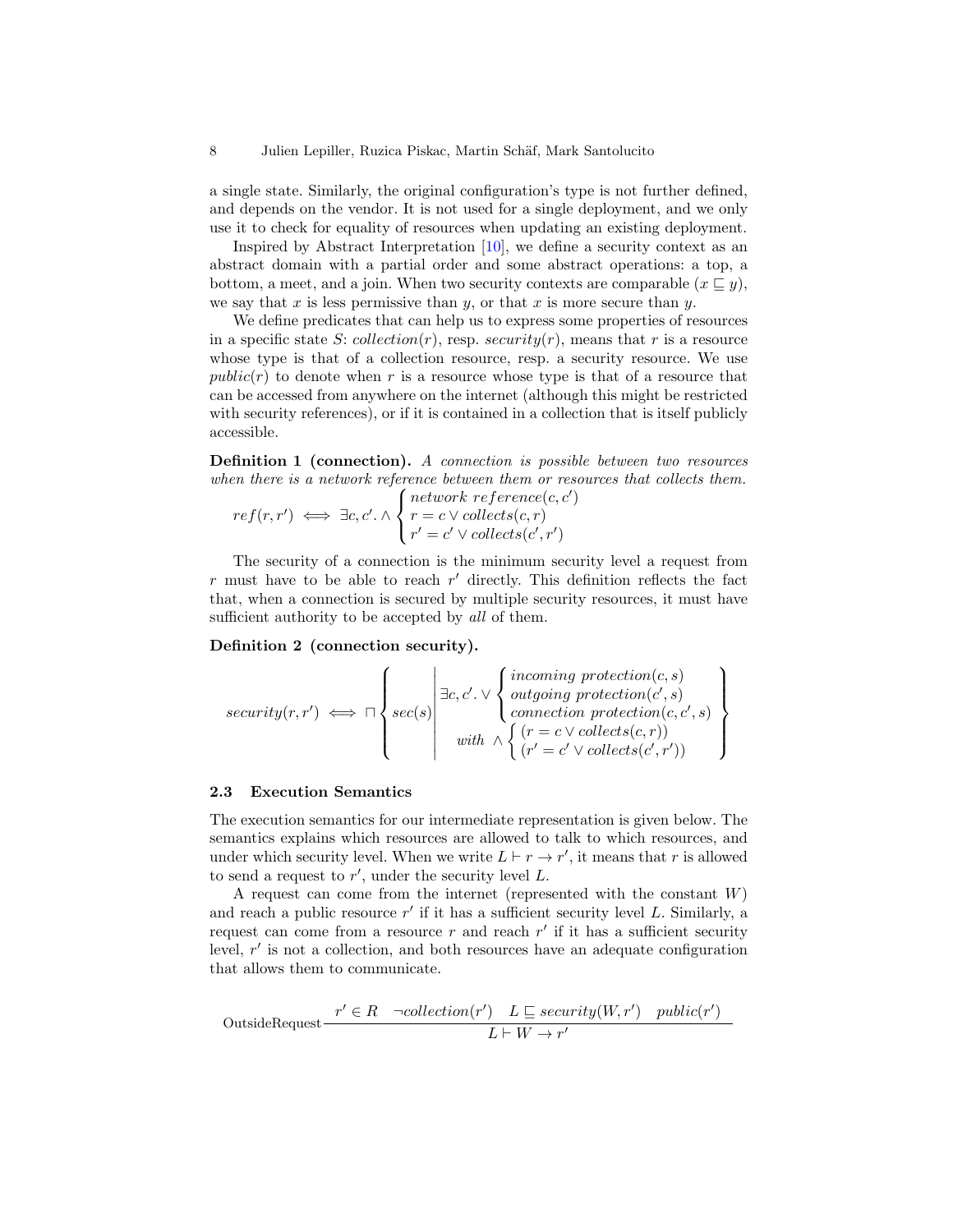$$
\text{InternalRequest} \begin{array}{c|cc} (r, r') \in R^2 & \neg collection(r') & L \sqsubseteq security(r, r') & ref(r, r') \\ & L \vdash r \to r' \end{array}
$$

A path P is a finite sequence of resources whose first resource is public, and subsequent resources can be reached from the previous, using the above semantics under some security level. The security of a path is then defined as the minimal security level under which every node can be reached in the above semantics:

$$
security((r_1, \ldots, r_n)) = \wedge_{i=1}^n security(r_{i-1}, r_i)
$$

with  $r_0 = W$ . We note  $W \rightarrow^* r$  the set of paths whose last element is r. Similarly, the security of a node is defined as the minimal security level under which the node can be reached by at least one path:

$$
Sec(r) = \vee \{security(P)|P \in W \to^* r\}
$$

When the infrastructure, under which we consider the security of resources, is not clear from the context, we clarify that with a subscript  $Sec_S(r)$ .

**Definition 3 (Substate).** When comparing two states,  $S_1$  and  $S_2$ , we say that  $S_1 \subseteq S_2$  when

- Every resource of  $S_1$  is a resource of  $S_2$  and
- For every pair of resources  $r, r'$  in  $S_1$ , if  $L \vdash r \rightarrow r'$  holds in  $S_1$ , then it also holds in  $S_2$ .

Our first lemma states that, when a state is a substate of another, its nodes are at least as secure as the other.

#### <span id="page-8-1"></span>Lemma 1 (Substate Security).

 $\forall S_1, S_2$ .  $\forall id \in S_1$ .  $S_1 \subseteq S_2 \implies Sec_{S_1}(id) \sqsubseteq Sec_{S_2}(id)$ 

Proof. We note that by definition, id is in both states. Additionally, any path in  $S_1$  is also a path in  $S_2$ , and since the security of connections in  $S_1$  is more secure than the same connections in  $S_2$ , the security of paths in  $S_1$  is greater than the security of the same paths in  $S_2$ .

The security of a node is the meet of the security of paths that lead to it in the state. Paths that lead to id is  $S_2$  are the paths that lead to it in  $S_1$ , and potentially additional paths. Therefore, the security of  $id$  in  $S_1$  is greater than in  $S_2$ .

### <span id="page-8-0"></span>2.4 Upgrade Semantics and Security Policy

In IaC tools, an upgrade changes a given infrastructure state to a new state. This is done by upgrading each node that needs to be changed as specified by the new configuration. Generally, nodes are upgraded in an unspecified order, even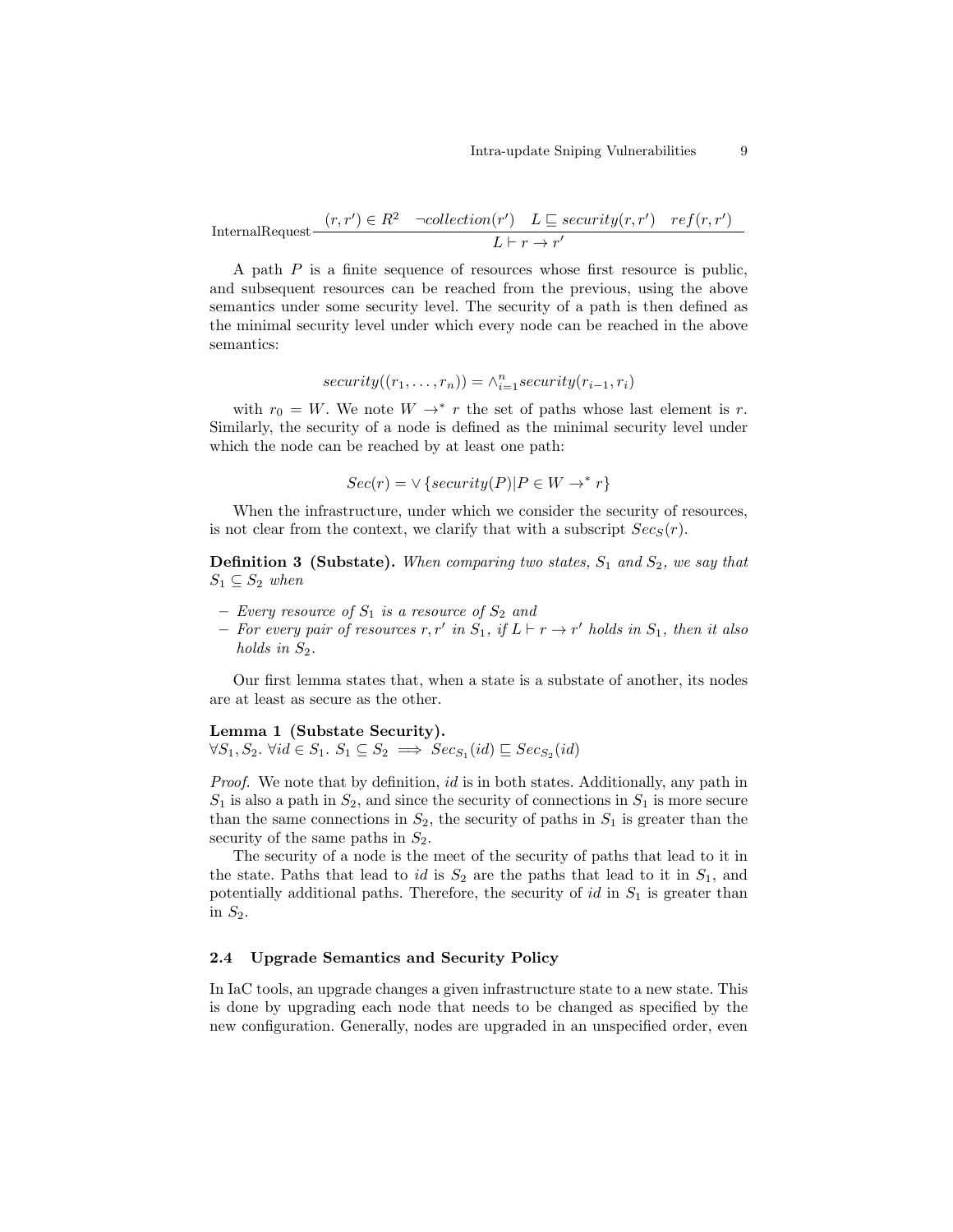in parallel, to improve deployment speed. Node updates are sent asynchronously to every service that needs to be updated, and there are dozens if not hundreds of steps each service must take to complete its update. When these upgrades are sent in parallel, it is difficult to reason about the state of the system as the running time for a node upgrade depends on the latency of the service. To model this behavior, we define an interleaving semantics for upgrades.

An upgrade starts in an initial state  $S_i$  and ends in a target state  $S_t$ . Additional dependency ordering information is provided by the relation D of the target state.

The configuration of an identifier can be updated if all its dependencies are already updated  $(\forall id', (id, id') \in R \implies S(id') = S_t(id'))$ , and it has not been updated yet:

$$
\text{UpgradeConf} \xrightarrow{S(id) \neq S_t(id) \quad \forall id', (id, id') \in R \implies S(id') = S_t(id')}
$$
\n
$$
S \to S(id \leftarrow S_t(id)]
$$

A new resource can be created under the same conditions, if it was not present in the initial state:

$$
\text{UpgradeAdd} \frac{id \notin S \quad \forall id', R(id, id') \implies S(id') = S_t(id')}{S \rightarrow S(id \leftarrow S_t(id)]}
$$

An identifier can be removed, if it is not in the target state:

$$
\text{UpgradeDel} \frac{id \notin S_t \quad id \in S}{S \to S \setminus id}
$$

We collect every accessible intermediate state in a set denoted by Acc:

$$
AccInit \frac{}{\textcolor{red}{S_i \in Acc}} \qquad AccNext \frac{\textcolor{red}{S \in Acc}}{\textcolor{red}{S' \in Acc}}
$$

Note that, in the absence of any dependency, Acc contains every combination where each resource is either at its initial or target configuration, leading to  $2<sup>n</sup>$ possible intermediate states when  $n$  is the number of changed resources.

We next show that, when two identifiers are in a dependency relation, some intermediate states are not possible. For ease of expressing this lemma, we extend equality to also check whether id is in the domain of  $S$ . If id is neither in  $S$  nor S', we have  $S(id) = S'(id)$ . Otherwise, id must be in both and associated to the same configuration for the equality to hold.

### <span id="page-9-0"></span>Lemma 2 (Dependency Restriction).

 $\forall (id, id') \in R, S \in Acc \implies S(id) \neq S_t(id) \vee S(id') \neq S_i(id') \vee S_t(id) =$  $S_i(id) \vee S_t(id') = S_i(id')$ 

*Proof.* By induction of  $S \in Acc$  and by case analysis on the inequality that holds in the inductive case.

We now define the security policy as: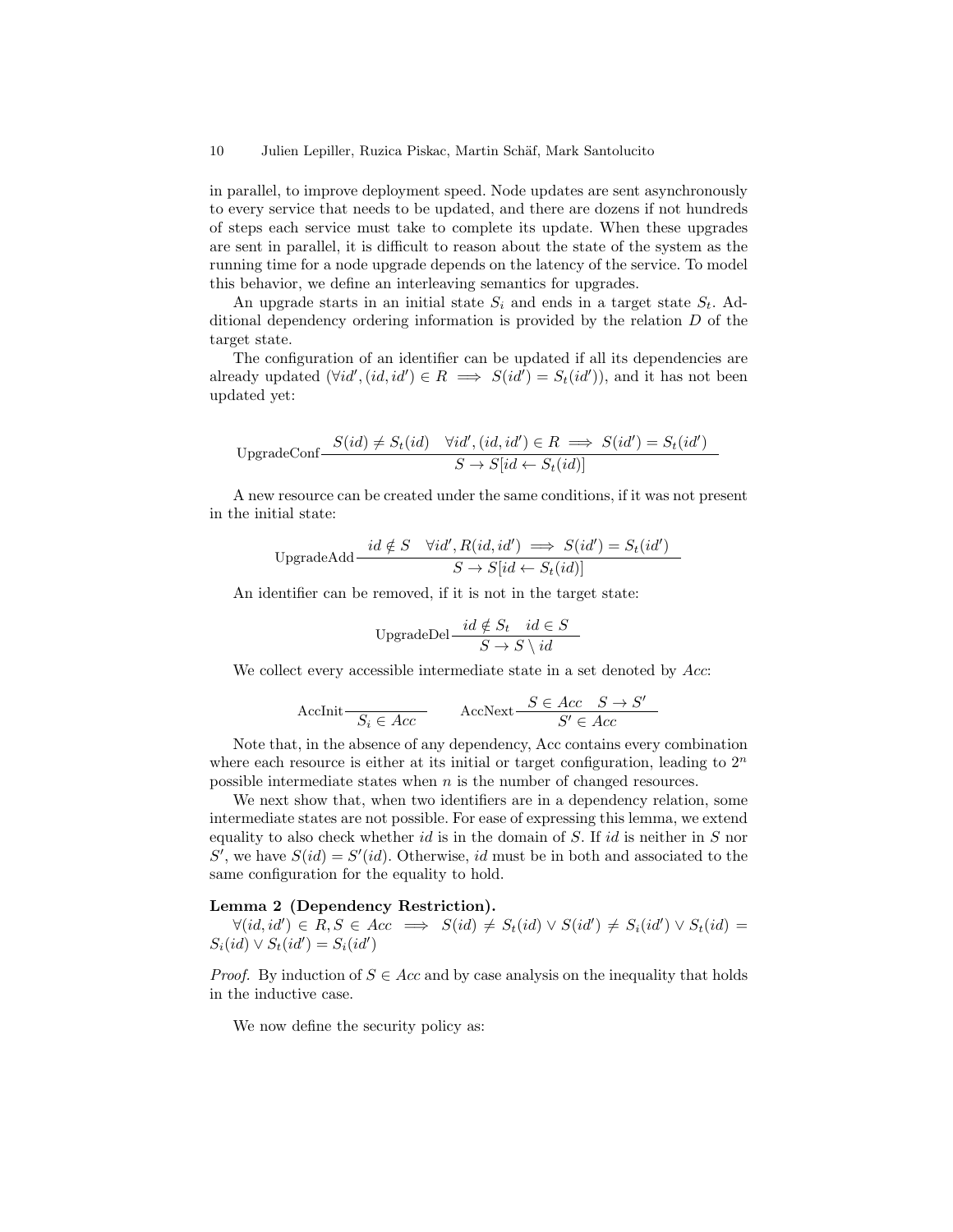**Definition 4 (Security Policy).** A deployment from  $S_i$  to  $S_t$  is secure iff:

 $\forall S \in Acc, \forall id,$  $\sqrt{ }$ J  $\mathcal{L}$  $Sec(S, id) \sqsubseteq Sec(S_i, id)$  if  $S_i(id) = S(id)$  $Sec(S, id) \sqsubseteq Sec(S_t, id)$  if  $S_t(id) = S(id)$  $Sec(S, id) = \perp$  otherwise (id is not in S)

Our work focuses on security issues that happen during upgrades, assuming that the initial and target states are both secure. We require that in any intermediate state any resource is at least as secure as their counterpart in the initial or target state, depending on where their configuration comes from.

# 3 Architectural Design of the Häyhä Tool

### <span id="page-10-0"></span>3.1 Upgrade States

To verify the security of intermediate states, we could compute all the possible intermediate states and pass them to existing tools that could check the security of such states. However, this approach has two main drawbacks. First, we would need to construct  $2<sup>n</sup>$  intermediate states, which does not scale for large infrastructure changes. Second, the result of such tools would not be easy to understand for end users, as they would report issues with states that are not defined or even considered by the user. Our goal is a tool that is both scalable and able to provide suggestions on how to change the target configuration, not some hidden intermediate configuration.

<span id="page-10-1"></span>

Fig. 5: Example Upgrade State

To address scalability we introduce upgrade states which represent multiple states on which we can apply the same execution semantics. Recall that a state is composed of a list of resources with their origin, type and references, and of a dependency relation. An upgrade state is composed in the same way. The set of resources is the union of the resources from the initial and target states, excluding initial resources that only differ from their target counterpart by their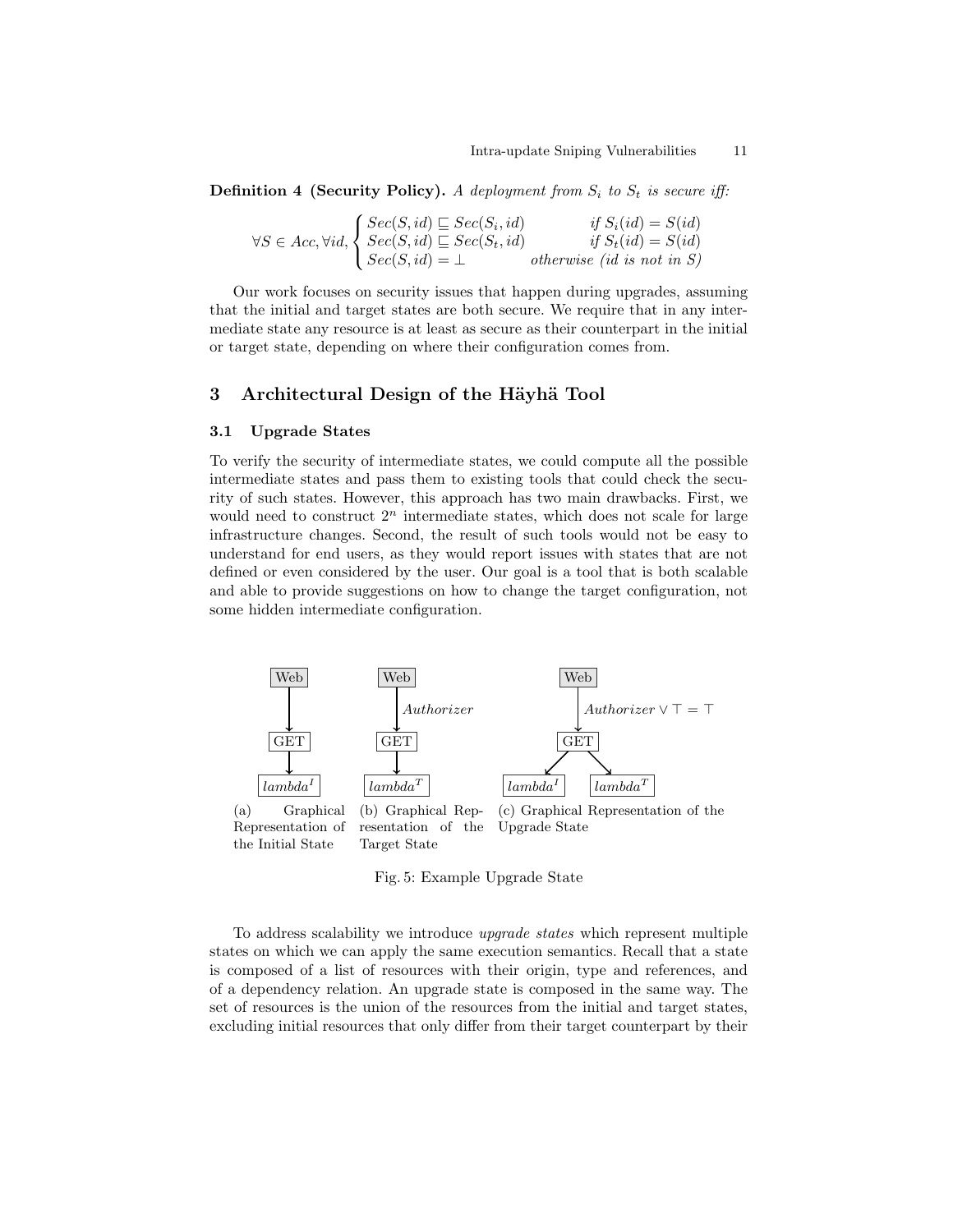provenance flag. When resources are added or removed from an infrastructure, we introduce an empty resource for each of them. They represent the absence of these resources. The dependency relation of the upgrade state is the dependency relation of the target state.

The execution semantics of an upgrade state is the same as the execution semantics of a normal state. Since the upgrade state represents multiple versions of the same resources at the same time, we need to change the definition of the security level of a connection between resources. An example of an upgrade state is given in Figure [5.](#page-10-1) The initial state has an API, a GET method and a lambda, and everything is public. The target state modifies the lambda and adds an authorizer. The upgrade state is comprised of the unchanged API, the target authorizer (with an empty resource as its initial counterpart), the GET method (which did not change), and the two variants of the lambda. The connection to the GET method is protected either by the empty node  $(\top)$  or the target authorizer. The minimal security level for this connection is therefore  $\top$ .

In summary, when a security resource is relevant for a connection, we need to consider its counterpart that has a different provenance flag. If it is also relevant, the connection is protected by the disjunction of the security level of these resources (they cannot both exist at the same time, but one of them exists at any given time). If it is not relevant, the upgrade state represents at least one case where the security resource is not relevant, meaning that the connection is protected by the disjunction of the first security level and  $\top$ , which is  $\top$ (no security at all). If the counterpart is an empty resource, the upgrade state represents at least one case where the security resource was deleted (or not yet added), so the connection is also unprotected. If there is no counterpart, the connection is simply protected by the resource, because it does not change in any way during the upgrade.

We denote by  $U(S_i, S_t)$  the upgrade state created from the initial state  $S_i$ and the target state  $S_t$ . We now show that this state indeed collects all possible intermediate states.

### <span id="page-11-1"></span>Lemma 3 (Upgrade Graph is an Overapproximation).

 $\forall S \in Acc.S \subseteq U(S_i, S_t)$ 

*Proof.* To apply the definition, we first show resources of S are resources of  $U$ . Then, we show that any connection in  $S$  is a connection in  $U$ , because resources come with the same references in both states.

#### <span id="page-11-0"></span>3.2 Splitting Dependencies

We have seen that the upgrade state created from the initial and target configurations is an over-approximation of all the intermediate states, when we do not consider dependencies. Because dependencies reduce the number of intermediate states, the upgrade state might not be precise enough and might produce a warning when no actual intermediate states violate the security policy.

**Variants**. When the state has two nodes  $A$  and  $A'$  with the same identifier, but a different label, we call them a variant of one another. When A belongs to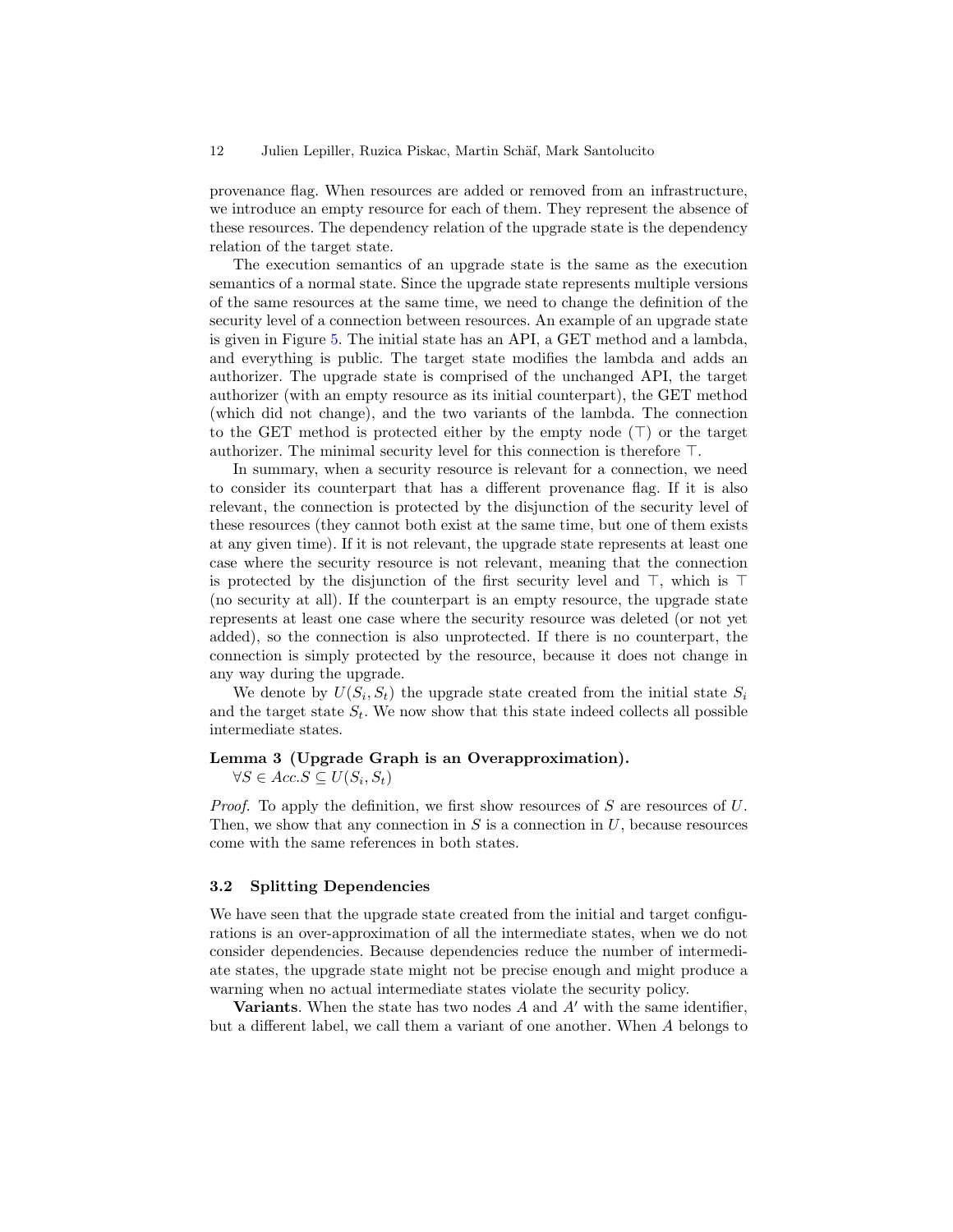the initial configuration and  $A'$  to the target configuration,  $(A, A')$  is called an upgrade pair.

We refine the upgrade state by splitting it along a dependency. Considering a state S, its dependency relation D, and two target resources  $(A', B') \in D$ , the split of S,  $split(S, A', B')$  is a set of upgrade states. Suppose A' and B' are, respectively, part of an upgrade pair  $(A, A')$  and  $(B, B')$ . Then,  $split(S, A', B')$ is the set of three upgrade states, where only one of  $A$  or  $A'$  remains, and only one of  $B$  or  $B'$ . We exclude the case where  $A'$  and  $B$  remain. When any of these nodes does not exist, the number of possible combination is reduced. When only  $A'$  and  $B$  exist in  $S$ , we have found an impossible situation, and the result of splitting is the empty set.

Although this process creates an exponential number of states, the number of dependencies tends to be limited in practice, because they slow upgrades down. At the same time, a big number of dependencies actually reduces the number of possible intermediate states, until every node is in a dependency, in which case there are exactly n intermediate states.

We now prove that splitting the upgrade state is correct, in the sense that the set of states  $split(S)$  still contains all the possible intermediate states  $(Acc)$ :

### <span id="page-12-1"></span>Theorem 1 (Correct Split).

 $\forall S \in Acc. \ \exists u \in split(U(S_i, S_t)). \ S \subseteq u$ 

*Proof.* Let us take a state  $S \in Acc$  from the set of all possible intermediate states. Since splitting a state according to a dependency preserves the states from Acc (Lemma [4](#page-12-0) below), we can consider every dependency and split them in any order. Initially, it holds that  $S \subseteq U(S_i, S_t)$ , using Lemma [3.](#page-11-1)

Consider an upgrade state u such that  $S \subseteq u$  and  $D(id, id')$ . By Lemma [4,](#page-12-0) we can find a state  $u' \in split(u, id, id')$  such that  $S \subseteq u'$ .

After applying this for each dependency,  $u'$  is one of the states resulting from  $split(U(S_i, S_t)),$  and the claim of the theorem holds.

The following intermediate lemma is needed to prove the correction of the split. It states that if a state contains one of the accessible states, splitting a dependency in it results in a set of states, where one of them still contains this intermediate state.

<span id="page-12-0"></span>Lemma 4 (Split Graphs).  $\forall S \in Acc. \ \forall (id, id') \in D. \ S \subseteq u \implies \exists u' \in D$  $split(u, id, id'), S \subseteq u'$ 

*Proof.* Take  $(A, A')$  the upgrade pair whose identifier is id. Similarly, take  $(B, B')$ the upgrade pair whose identifier is  $id'$ . Since  $S \in Acc, A'$  and B cannot both exist at the same time in S (Lemma [2\)](#page-9-0). Since  $S \subseteq u$ , we also know that u has at least one variant of  $id$  and one variant of  $id'$ , the ones that are present in  $S$ .

The states from  $split(u, id, id')$  are composed of the same nodes as u, except for  $id$  and  $id'$ , where they all have one of the four possible combinations of initial and target states, except for the pair  $A', B$ . Since S doesn't have them both either, one states has the same variants of  $id$  and  $id'$  as  $S$ , and we call it  $u'$ . We now show that  $S \subseteq u'$ .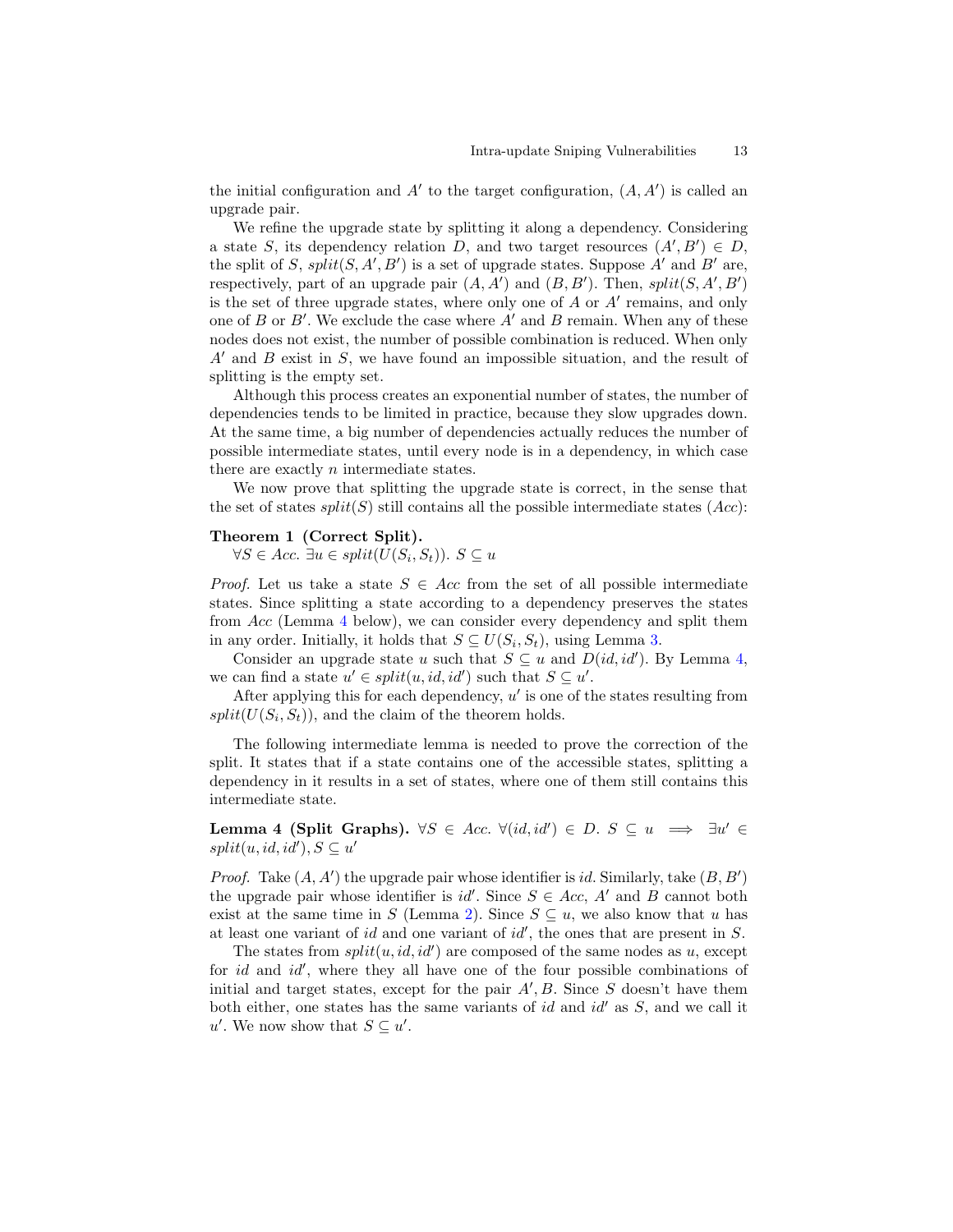#### 14 Julien Lepiller, Ruzica Piskac, Martin Schäf, Mark Santolucito

First, we note that  $u'$  has the same nodes as  $u$ , except for those with identifier id and  $id'$ . For any resource in S, the resource was present in  $u$ , so it is also in  $u'$ , unless it has identifier id or id'. For this last cases, we note that  $u'$  is defined to contain the same variants as  $S$ , so the resources of  $S$  are also resources of  $u'$ .

Second, if we take  $L \vdash r \to r'$  in S, we can use the same reasoning as in Lemma [3](#page-11-1) to conclude that is also holds in  $u'$ . Thus we conclude that  $S \subseteq u'$ .

### <span id="page-13-0"></span>3.3 Finding Vulnerabilities

After Häyhä constructs the upgrade state, the next step is to check for security issues. Although we could split the upgrade state recursively until no dependency remains, a more interesting strategy is to immediately check the upgrade state for issues. If none is found, it is not necessary to refine the upgrade state. Otherwise, we try to find a relevant dependency and split the upgrade state on it, running the analysis on the resulting states, splitting on other dependencies as needed.

Our analysis detects two types of issues: first, if an empty node is accessible, it might be used by the infrastructure at a point it is not registered by the owner of the infrastructure. This is the case for a new node that is accessible before it is created. When that node is a resource that can be claimed by a third party (such as an S3 bucket), the attacker might be able to register it before the user. Similarly, for a deleted resource, an attacker could register it for themselves before the user stops using it.

Second, the security context of every node in the upgrade state is compared to the security of the same node in the initial or target state (depending on its provenance flag). When its security is strictly lower than the security of the node in the state it comes from, or incomparable, we raise an alarm because there is an intermediate step where the resource might not be sufficiently protected.

Using Lemma [1](#page-8-1) and Theorem [1,](#page-12-1) when the security of a node in a possible intermediate state (collected in  $Acc$ ) is insufficient, the security of that node in at least one split upgrade state is even lower. Therefore, if there is a violation of the security property, our tool will detect it.

### 4 Experiments

Häyhä is designed to be used before the deployment of a CloudFormation update, and it is crucial that Häyhä does not interrupt developer workflow. Our goal was, therefore, to evaluate the scalability of Häyhä on a variety of real-world CloudFormation updates. To do this, we collected 36 CloudFormation files from GitHub, where each file had a history of updates (commits). We ran Häyhä against every update recorded in GitHub to that file, and measured the running time. We found that our analysis completed within one seconds for all files – we believe that these results indicate that Häyhä could be integrated in developer workflow with minimal disruption to the user. The details of the evaluation dataset are given in Fig. [6.](#page-14-0)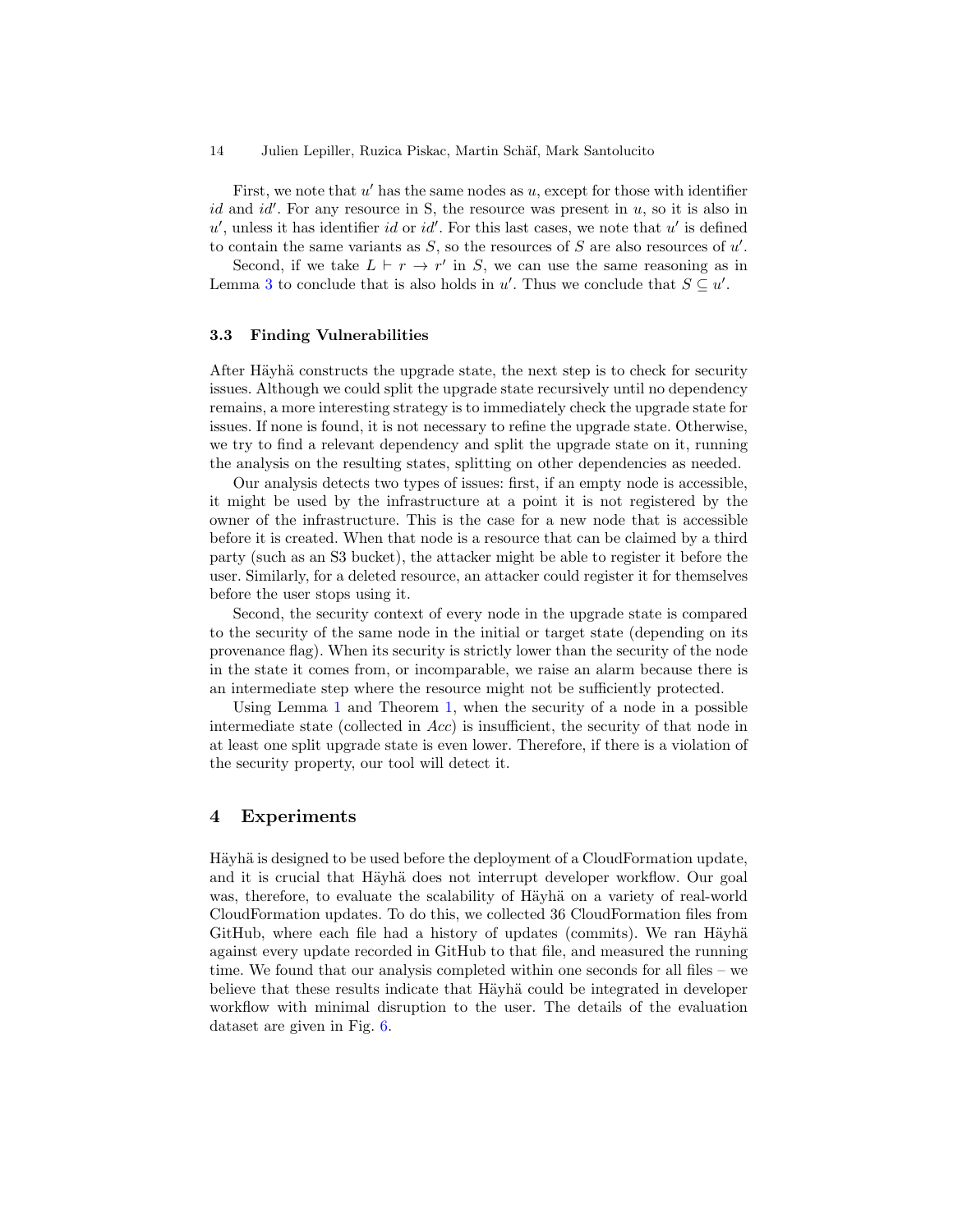<span id="page-14-0"></span>

Fig. 6: Analysis time of various CloudFormation files from GitHub. Point size is proportional to the number of updated resources, which are between 0 and 31.

To collect the set of GitHub CloudFormation files used in our scalability benchmark, we searched GitHub using the web search tool for code with the keyword AWSTemplateFormatVersion - which is a required keyword for any Cloud-Formation file. We then filtered by the .yaml extension, and further manually filtered for valid CloudFormation files (as opposed to other languages with overlap). Since we wanted to track updates to these files, we also filtered manually to find only files that had a revision history ( $\geq 2$  commits for the file).

While we showed that Häyhä scales well on real world data, we did not identify any instances of intra-update sniping vulnerability in these files. This is an expected result, as the CloudFormation files we found on GitHub were generally designed as templates that developers would customize to their own needs. We believe application-focused CloudFormation files are not often uploaded, since CloudFormation files can contain sensitive and proprietary information (e.g. infrastrucuture design). In order to run a large-scale analysis to check for past instances of intra-update sniping vulnerability, we would need access to a repository of the private user data for many CloudFormation users.

### 5 Related Work

Following the development and use of Infrastructure as Code (IaC) practices, many threats and security challenges were recognized [\[26,](#page-17-4)[27\]](#page-17-5). The security risks that have been identified in IaC have thus far remained similar to existing vulnerabilities arising from poor security practices, such as infrequent key rotation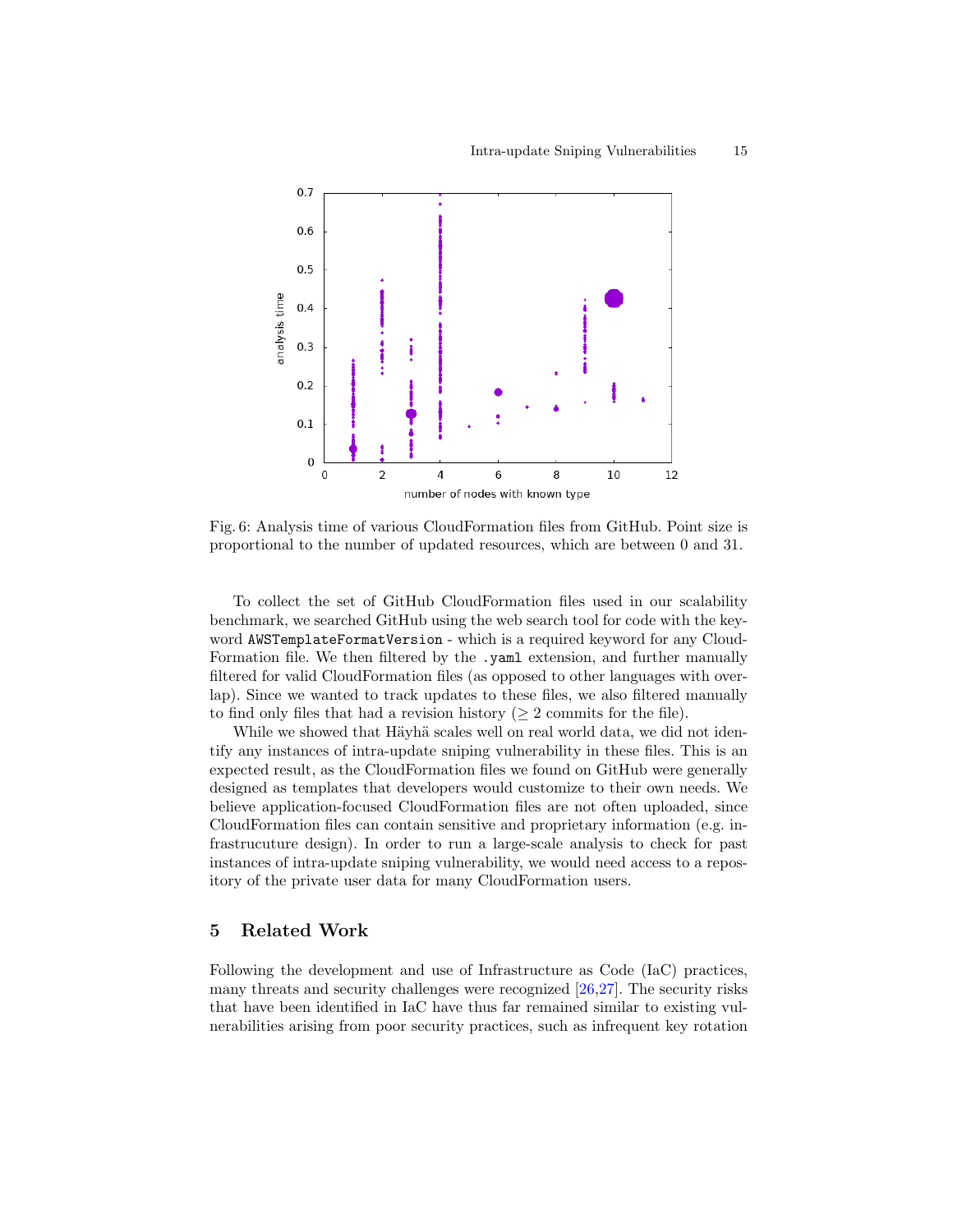and hard-coded secret values [\[25\]](#page-17-6). Additionally, despite existing recommendations and good practices when dealing with cloud infrastructure, many existing deployments are still left insecure by user misconfigurations. For example, storage "buckets" which host files, should generally be configured by user to disallow world readable/writable permissions. However, in practice, users struggle with this [\[8\]](#page-16-11). Existing work has used SMT solver to automatically detect such vulnerabilities and help users secure their resources [\[4,](#page-16-8)[9\]](#page-16-9). In contrast, we focus on the dynamic behavior of deployment updates that occur when using IaC tools, and their effect on security configuration.

Much work has focused on the security of virtualization technologies based on attack models such as malicious cloud users to compromised cloud providers, as summarized in [\[13\]](#page-16-12). In our work however, we do not make any assumption on the specific technology, as intra-update sniping vulnerabilities rely mostly on timing and insecure configuration on the user's side.

Our work is based on a graph model of the dataflow network of resources created in an infrastructure configuration. Similarly, Al-Shaer et al [\[2\]](#page-16-13) propose to model and check network security using a graph-based model of the network. As with other work on the network and infrastructure security [\[5,](#page-16-14)[18\]](#page-16-15), the focus of the analysis is on the security of static network topologies, instead of the security of a moving topology, as we have in this paper. The analysis of security in static networks and static information flow models [\[21\]](#page-17-7) is complementary to our work, as we assume the initial and target infrastructure are secure.

Beyond network configurations, there has been work in the analysis of configuration files. In particular, static analysis has been used to check that IaC configurations are idempotent [\[14,](#page-16-16)[30\]](#page-17-8), an important property for maintaining reproducibility of infrastructure. The reproducibility of infrastructure is known to be a challenge [\[7\]](#page-16-17), despite IaC being declarative and version controlled. Further efforts have used probabilistic modelling to learn constraints on configurations [\[22,](#page-17-9)[28,](#page-17-10)[29\]](#page-17-11).

### 6 Conclusion

We have identified a new class of vulnerability that applies to Infrastructure as Code services, intra-update sniping vulnerabilities, that arise from a lack of ordering in upgrading resources. We presented a tool, Häyhä, that detects such vulnerabilities in CloudFormation, and gives feedback to users on how securely update their infrastructure deployment. Our evaluation shows the scalability of Häyhä by running it on existing configurations from GitHub and found that it runs quickly enough to be usable in practice.

# Acknowledgement

This work was completed while working on the grant supported by the National Science Foundation under Grant No. CCF-1715387, and partially supported by the Office of Naval Research under Grant N00014-17-1-2787.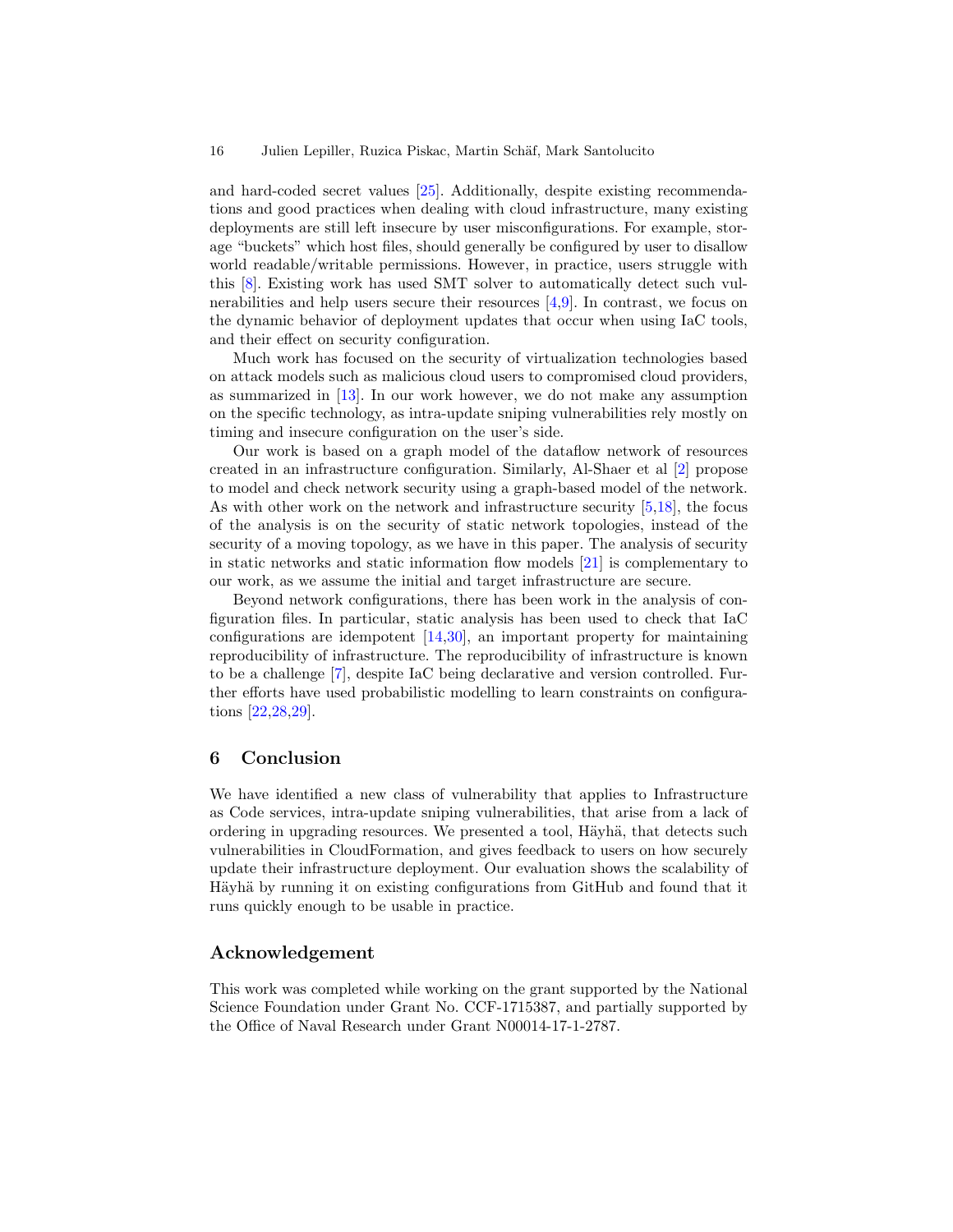# References

- <span id="page-16-3"></span>1. Julian Wood: Building well-architected serverless applications: Controlling serverless API access. AWS Compute Blog, https://aws.amazon.[com/blogs/compute/](https://aws.amazon.com/blogs/compute/building-well-architected-serverless-applications-controlling-serverless-api-access-part-1/) [building-well-architected-serverless-applications-controlling-serverless-api-access](https://aws.amazon.com/blogs/compute/building-well-architected-serverless-applications-controlling-serverless-api-access-part-1/)[part-1/](https://aws.amazon.com/blogs/compute/building-well-architected-serverless-applications-controlling-serverless-api-access-part-1/)
- <span id="page-16-13"></span>2. Al-Shaer, E., Marrero, W., El-Atawy, A., ElBadawi, K.: Network configuration in a box: towards end-to-end verification of network reachability and security. In: 2009 17th IEEE International Conference on Network Protocols (2009)
- <span id="page-16-1"></span>3. Amazon.com, Inc: CloudFormation, aws.[amazon](aws.amazon.com).com
- <span id="page-16-8"></span>4. Backes, J., Bolignano, P., Cook, B., Dodge, C., Gacek, A., Luckow, K., Rungta, N., Tkachuk, O., Varming, C.: Semantic-based automated reasoning for AWS access policies using smt. In: 2018 Formal Methods in Computer Aided Design (FMCAD). IEEE (2018)
- <span id="page-16-14"></span>5. Ball, T., Bjørner, N., Gember, A., Itzhaky, S., Karbyshev, A., Sagiv, M., Schapira, M., Valadarsky, A.: Vericon: towards verifying controller programs in softwaredefined networks. In: Proceedings of the 35th ACM SIGPLAN Conference on Programming Language Design and Implementation (2014)
- <span id="page-16-0"></span>6. Chef misc, Inc: Chef, [https://www](https://www.chef.io).chef.io
- <span id="page-16-17"></span>7. Cito, J., Schermann, G., Wittern, J.E., Leitner, P., Zumberi, S., Gall, H.C.: An empirical analysis of the docker container ecosystem on github. In: 2017 IEEE/ACM 14th International Conference on Mining Software Repositories (MSR). IEEE (2017)
- <span id="page-16-11"></span>8. Continella, A., Polino, M., Pogliani, M., Zanero, S.: Theres a hole in that bucket! a large-scale analysis of misconfigured S3 buckets. In: Proceedings of the 34th Annual Computer Security Applications Conference. ACSAC 18, Association for Computing Machinery, New York, NY, USA (2018)
- <span id="page-16-9"></span>9. Cook, B.: Formal reasoning about the security of amazon web services. In: Chockler, H., Weissenbacher, G. (eds.) Computer Aided Verification (CAV). Springer International Publishing (2018)
- <span id="page-16-10"></span>10. Cousot, P., Cousot, R.: Abstract interpretation: A unified lattice model for static analysis of programs by construction or approximation of fixpoints. In: Proc. of the 4th Symp. on Principles of Programming Languages. ACM (1977)
- <span id="page-16-2"></span>11. Hashicorp: Terraform, [https://www](https://www.terraform.io).terraform.io
- <span id="page-16-5"></span>12. Hashicorp: What is mutable vs. immutable infrastructure?, [https:](https://www.hashicorp.com/resources/what-is-mutable-vs-immutable-infrastructure/) //www.hashicorp.[com/resources/what-is-mutable-vs-immutable-infrastructure/](https://www.hashicorp.com/resources/what-is-mutable-vs-immutable-infrastructure/)
- <span id="page-16-12"></span>13. Huang, W., Ganjali, A., Kim, B.H., Oh, S., Lie, D.: The state of public infrastructure-as-a-service cloud security. ACM Comput. Surv. 47(4) (Jun 2015)
- <span id="page-16-16"></span>14. Hummer, W., Rosenberg, F., Oliveira, F., Eilam, T.: Testing idempotence for infrastructure as code. In: ACM/IFIP/USENIX International Conference on Distributed Systems Platforms and Open Distributed Processing. Springer (2013)
- <span id="page-16-4"></span>15. Ian Mckay: S3 Bucket Namesquatting - Abusing predictable S3 bucket names, https://onecloudplease.[com/blog/s3-bucket-namesquatting](https://onecloudplease.com/blog/s3-bucket-namesquatting)
- <span id="page-16-6"></span>16. Ponce-de León, H., Furbach, F., Heljanko, K., Meyer, R.: Portability analysis for weak memory models porthos: One tool for all models. In: Ranzato, F. (ed.) Static Analysis Symposium. pp. 299–320. Springer International Publishing, Cham (2017)
- <span id="page-16-7"></span>17. Lepiller, J., Piskac, R., Schäf, M., Santolucito, M.: Häyhä (2021), [https://](https://gitlab.com/rose-yale/hayha) gitlab.[com/rose-yale/hayha](https://gitlab.com/rose-yale/hayha)
- <span id="page-16-15"></span>18. Liu, J., Hallahan, W., Schlesinger, C., Sharif, M., Lee, J., Soulé, R., Wang, H., Cascaval, C., McKeown, N., Foster, N.: P4v: Practical verification for programmable data planes. In: Proceedings of the 2018 Conference of the ACM Special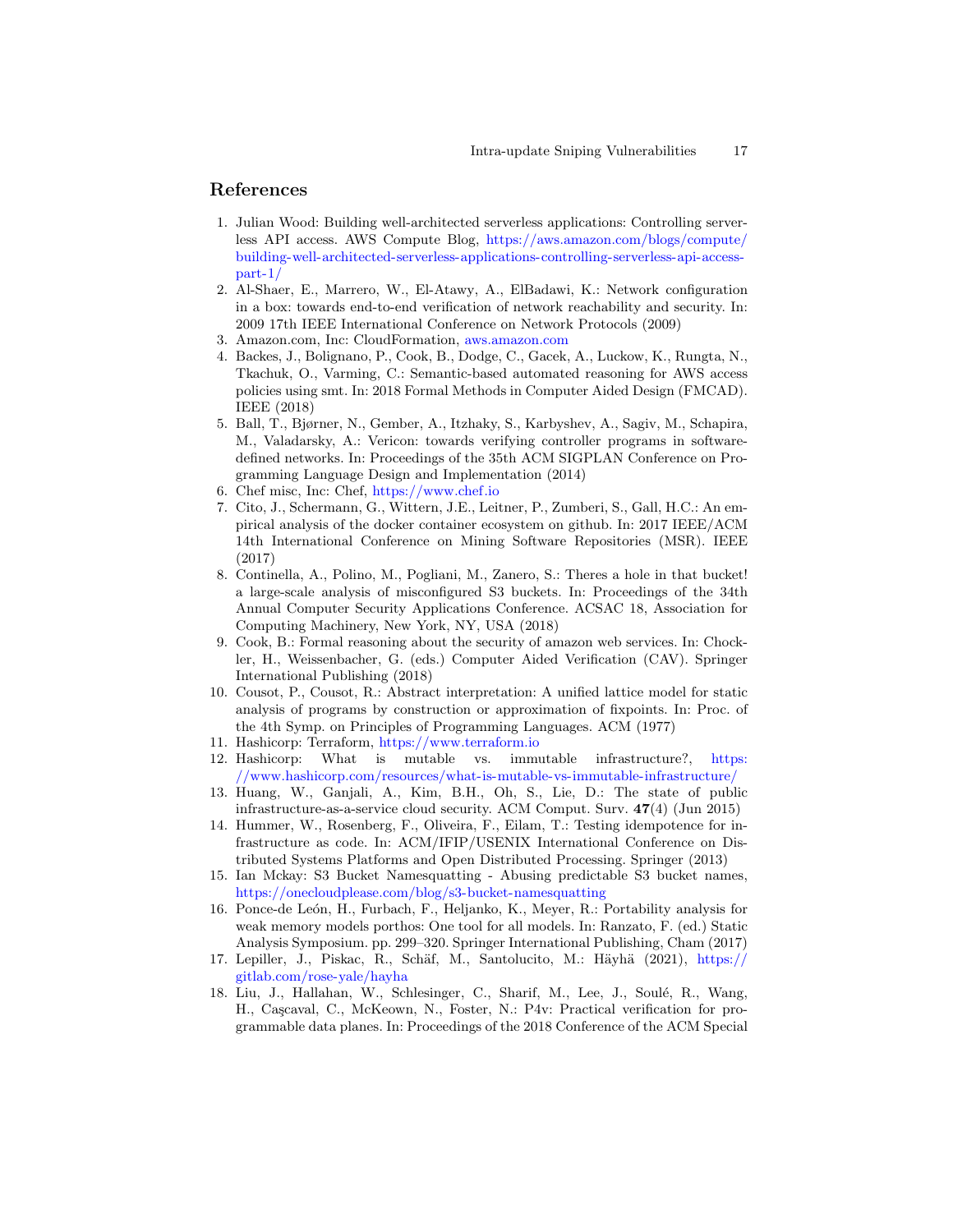Interest Group on Data Communication. SIGCOMM 18, Association for Computing Machinery, New York, NY, USA (2018)

- <span id="page-17-2"></span>19. Meshman, Y., Dan, A.M., Vechev, M.T., Yahav, E.: Synthesis of memory fences via refinement propagation. In: Müller-Olm, M., Seidl, H. (eds.) Static Analysis - 21st International Symposium, SAS 2014, Munich, Germany, September 11-13, 2014. Proceedings. Lecture Notes in Computer Science, vol. 8723, pp. 237–252. Springer (2014)
- <span id="page-17-0"></span>20. Michael DeHaan and Contributors: Ansible, [https://www](https://www.ansible.com).ansible.com
- <span id="page-17-7"></span>21. Parker, J., Vazou, N., Hicks, M.: Lweb: Information flow security for multi-tier web applications. Proc. ACM Program. Lang. 3(POPL) (Jan 2019)
- <span id="page-17-9"></span>22. Piskac, R.: New applications of software synthesis: Verification of configuration files and firewall repair. In: Podelski, A. (ed.) Static Analysis Symposium (SAS). Springer International Publishing (2018)
- <span id="page-17-1"></span>23. Puppet, Inc: Puppet, [https://www](https://www.puppet.com).puppet.com
- <span id="page-17-3"></span>24. Raad, A., Doko, M., Rožić, L., Lahav, O., Vafeiadis, V.: On library correctness under weak memory consistency: Specifying and verifying concurrent libraries under declarative consistency models. Proc. ACM Program. Lang. 3(POPL) (Jan 2019). [https://doi.org/10.1145/3290381,](https://doi.org/10.1145/3290381) https://doi.org/10.[1145/3290381](https://doi.org/10.1145/3290381)
- <span id="page-17-6"></span>25. Rahman, A., Parnin, C., Williams, L.: The seven sins: Security smells in infrastructure as code scripts. In: 2019 IEEE/ACM 41st International Conference on misc Engineering (ICSE) (2019)
- <span id="page-17-4"></span>26. Rahman, A.A.U., Williams, L.: misc security in devops: Synthesizing practitioners perceptions and practices. In: 2016 IEEE/ACM International Workshop on Continuous misc Evolution and Delivery (CSED) (2016)
- <span id="page-17-5"></span>27. Rahman, A., Parnin, C., Williams, L.: The seven sins: security smells in infrastructure as code scripts. In: 2019 IEEE/ACM 41st International Conference on Software Engineering (ICSE). pp. 164–175. IEEE (2019)
- <span id="page-17-10"></span>28. Santolucito, M., Zhai, E., Dhodapkar, R., Shim, A., Piskac, R.: Synthesizing configuration file specifications with association rule learning. Proceedings of the ACM on Programming Languages 1(OOPSLA) (2017)
- <span id="page-17-11"></span>29. Santolucito, M., Zhai, E., Piskac, R.: Probabilistic automated language learning for configuration files. In: International Conference on Computer Aided Verification. Springer (2016)
- <span id="page-17-8"></span>30. Shambaugh, R., Weiss, A., Guha, A.: Rehearsal: A configuration verification tool for puppet. In: ACM SIGPLAN Conference on Programming Language Design and Implementation (PLDI) (2016)